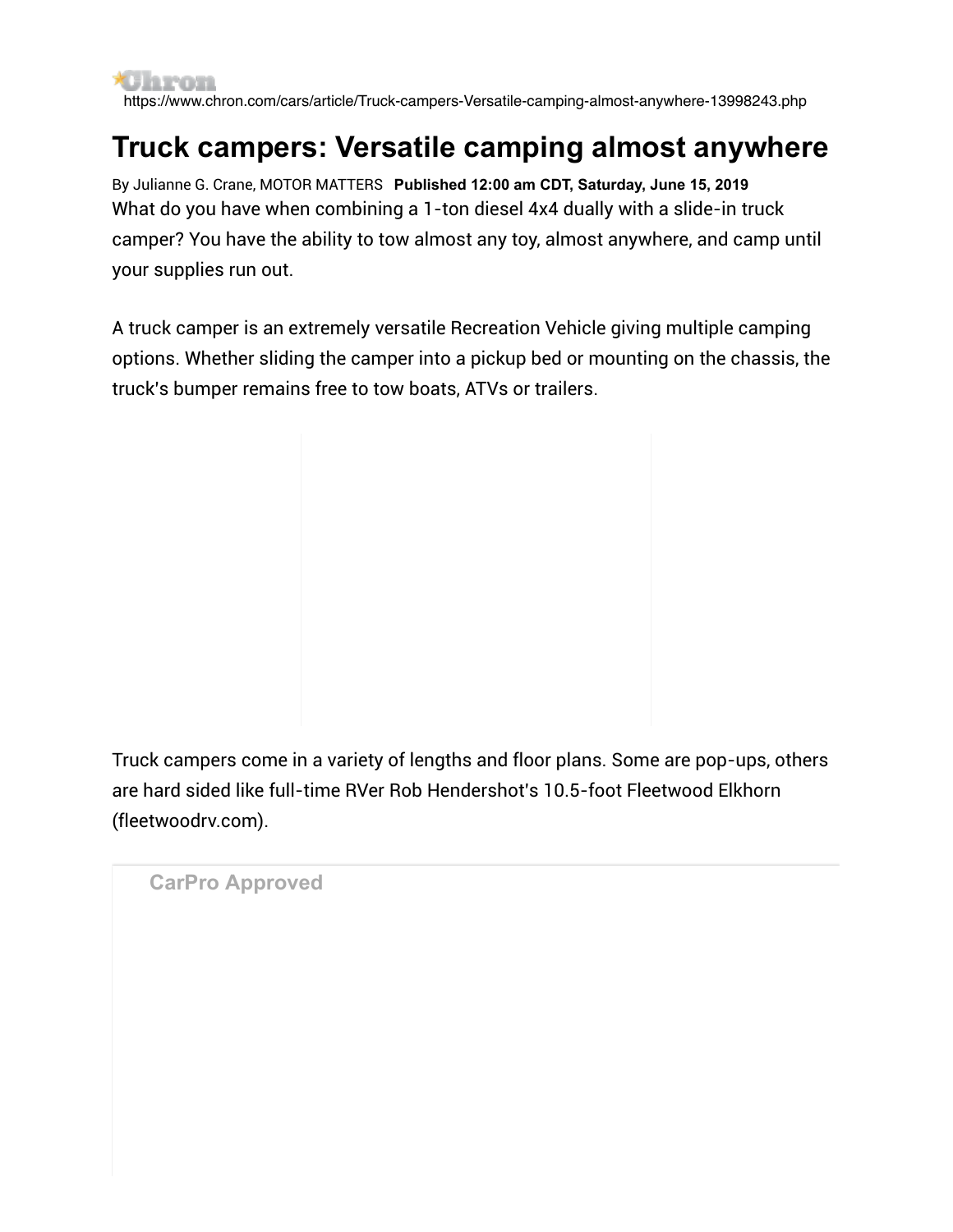[Your California Privacy Rights](https://www.chron.com/privacy_policy/#caprivacyrights) [Interest Based Ads](https://www.chron.com/privacy_policy/#interestbasedads)

## rivacy nonce Auventising Flerins of Ose Contact Os Privacy Notice Advertising Terms of Use Contact Us

mounted on his 2006 Dodge Ram 3500 dually and hauls his red 2015 Dodge Challenger R/T on a tow-behind cargo trailer. Once at a campsite, he unloads his car to explore the area.

"The best thing about my 3500 truck and camper," he said, "is that I have the extra power to take my Challenger with me."

Last autumn, the Michigan native circumnavigated the United States, traveling down 10,000 miles on mostly blue line highways.

Near the beginning of his extended RV trip last October, Hendershot encountered three days of unexpected snow along U.S. Highway 2 in Montana. "It was white knuckle time," he recalled, "however I just put my truck into 4-wheel drive and slowly kept making my way through 4 to 6 inches of snow."

For eight weeks, Hendershot visited relatives in the Midwest, Florida and California. He also volunteered at the Escapees RV Club's CARE Center (escapeescare.org) in Texas.

Along the way he dry-camped in the mountains, boondocked at rest stops, and parked overnight at Elk Lodges and RV campgrounds.

He easily adapted to different camping situations because his fully self-contained Elkhorn features a refrigerator/freezer, three-burner stove with oven, a booth dinette and queen bed. It comes with an air conditioner, outside ladder and stabilizer jacks.

The chink in the armor is that the camper's small wet bath is essentially a shower stall that contains a sink and toilet. "Taking a shower," said Henderson, "was very tight. I can get clean, but it is not very comfortable."

Hendershot's no-slide Elkhorn may lack the extra floor space of the slide-out models. However, on the plus side, it cost less and weighs a lot less.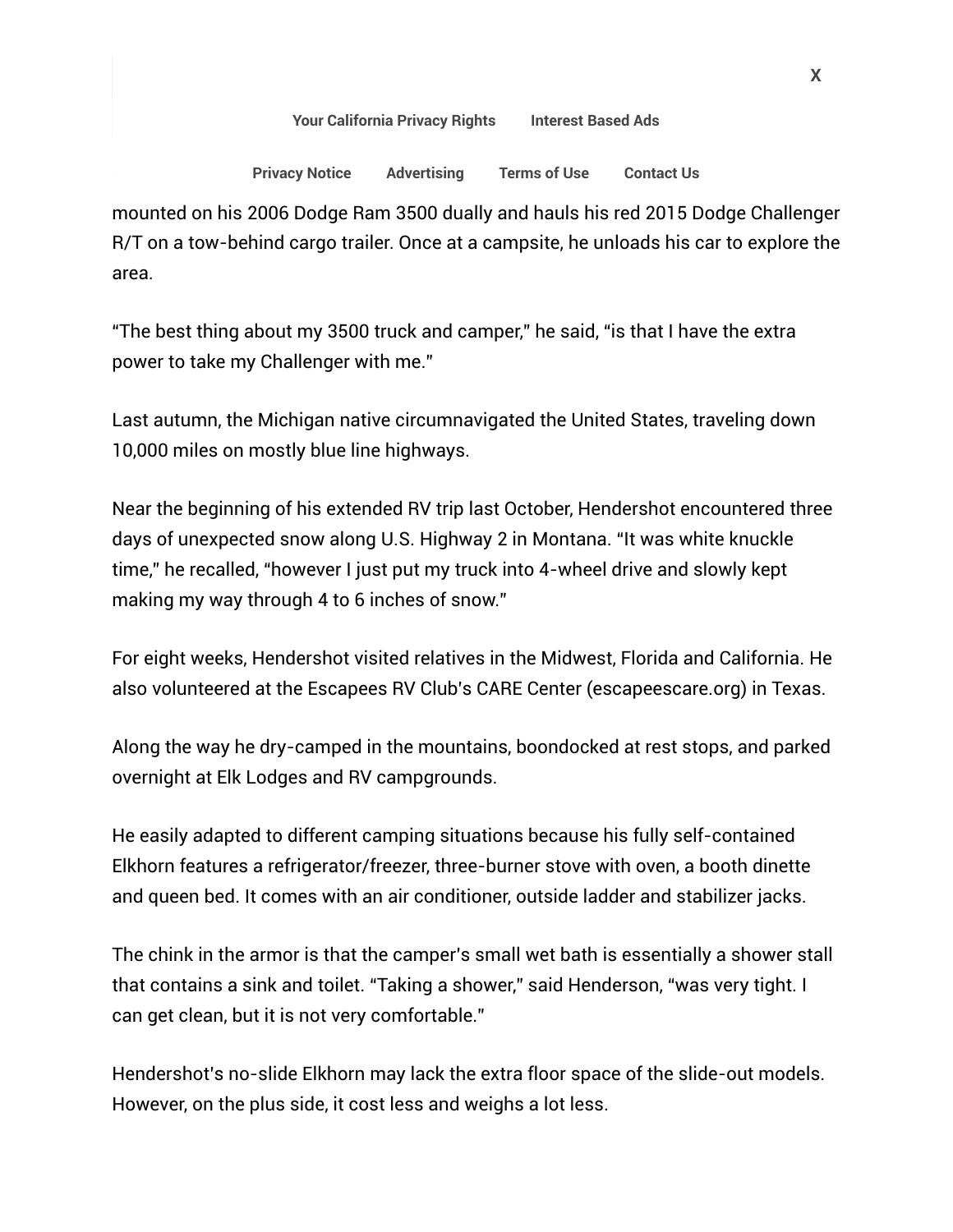The Elkhorn starts with a 2,910-pound dry weigh. Added on to that are 36 gallons  $\overline{\phantom{a}}$   $\overline{\phantom{a}}$ water, 40 pounds of propane and camping supplies. "The wet weight is still well within

[Your California Privacy Rights](https://www.chron.com/privacy_policy/#caprivacyrights) [Interest Based Ads](https://www.chron.com/privacy_policy/#interestbasedads)

Retirees David and Beverly Van Westen of North Dakota live full-time in their 2008 33- [Privacy Notice](https://www.chron.com/privacy_policy) [Advertising](http://marketing.chron.com/) [Terms of Use](https://www.chron.com/terms_of_use) [Contact Us](https://myaccount.houstonchronicle.com/FAQ.aspx)

foot NuWa (nuwa.com) Hitchhiker Discover America 327 LK fifth-wheel trailer that they pull with a 2011 Chevy Silverado 3500 diesel dually.

When parked at their home-base, the Van Westens use their cab-over Lance camper for short fishing trips, towing a drift boat. When not camping, they dismount the camper and have the use of their pickup truck.

They found their gently used 2016 10-foot Lance 1062 (lancecamper.com) last year. It is a hard-sided, double-slide camper built for a long bed truck.

With the touch of a button, the RV's side walls move outward creating a living area with a 4-foot 4-inch wide floor space between the dinette and the galley. The interior height is a remarkable 6 feet 6 inches.

"People who do not know what is included in a camper, are amazed," said Beverly Van Westen. It has everything that is in a house, but of course with a much smaller footprint.

"It is like having a guest cottage," she added. "My son came from Hawaii for a visit, and stayed in the camper for five nights. He loved it."

With the ease of loading and unloading, the Van Westens do not hesitate to take spontaneous overnight trips.

"Recently we were invited to a party more than a hundred miles away," said David Van Westen. "We knew we would not want to drive back in the dark. So, we made arrangements to stay at a nearby campground."

The Lance 1062's dry weight is about 3,600 pounds without options. The Van Westens' tricked-out camper leans more toward 4,115 pounds with the Ultra Deck Plus (basement pull-out tray) bumper, air conditioner, built-in Onan generator, awning and